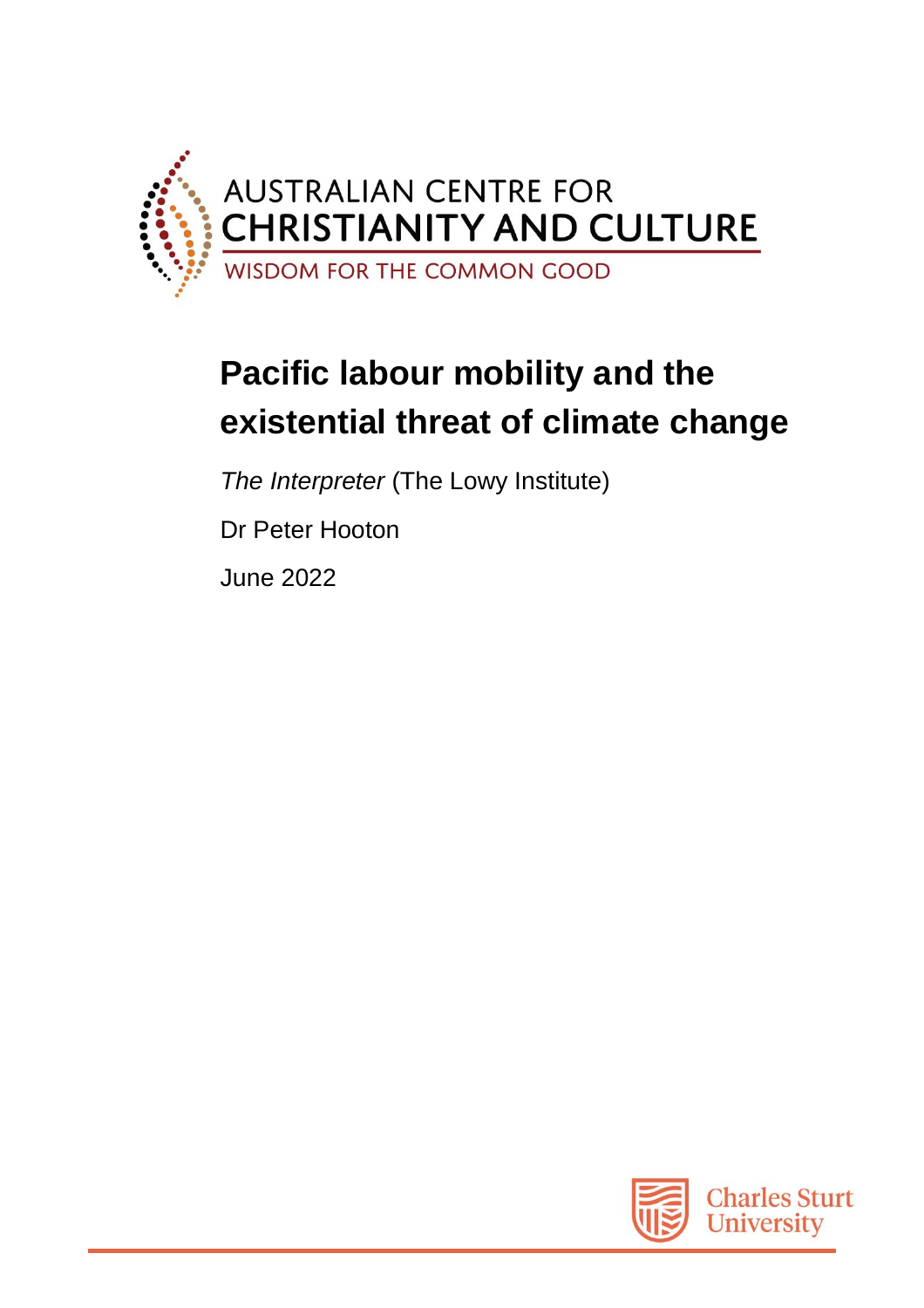

## *Australia needs to walk the walk on emissions, migration targets and resettlements to make itself a good neighbour.*

The consolidation of Australia's identity as an Asia-Pacific nation is a work in progress. It is as a consistently attentive and engaged Asia-Pacific nation – rather than as a US ally or a European outpost – that Australia will fit in most comfortably with its neighbours and be of most service to its friends further afield. However, in the Pacific, Canberra's fossil-fuelled failure to take seriously its domestic and international responsibilities for reducing greenhouse gas emissions – in the face of the grave threat posed to Pacific island states by global warming – has done enormous damage to Australia's standing.

In this context, the new Australian Labor government's commitment to listen more closely to its island neighbours is welcome, as are its Pacific labour mobility initiatives. The quota and lotterydriven Pacific Engagement Visa scheme, in particular, promises to add a new and overdue dimension to Australia's permanent migration program. The initial cap of 3000 visas annually may facilitate the scheme's smooth implementation, but its longer-term credibility will depend on a progressively more generous allocation. Initial quotas might reasonably be expected to favour "low mobility" countries such as Papua New Guinea, Solomon Islands and Vanuatu, given the exceptionally small number of people in Australia claiming Melanesian ancestry. As James Batley observed of the 2016 census: "It is striking indeed that fewer than 19,000 people in Australia claim ancestry from our nearest neighbour, Papua New Guinea, or that fewer than 1000 people claim ancestry from Vanuatu."Reread the passage in a contemplative way by placing yourself into the story. Picture yourself immersed in your problem; who and what surrounds you? You hear noises; you know that Jesus, from whom you have heard great things, is passing by.

Would you call him aloud, risking being ignored and shouted down? If he's not calling you, for how long would you insist? If you have persevered and some people ask you to come, would you jump to the opportunity, or would you go hesitantly?

What do you need to throw, leave behind, let it go? For Bartimaeus, it was his coat—probably the only possession he may have had. To what are you attached? Security, image, resentment, pride, other things?

The foreshadowed changes to the Pacific Labour Scheme, and the inclusion of a Pacific window in Australia's permanent migration program, will benefit people directly by expanding opportunities for